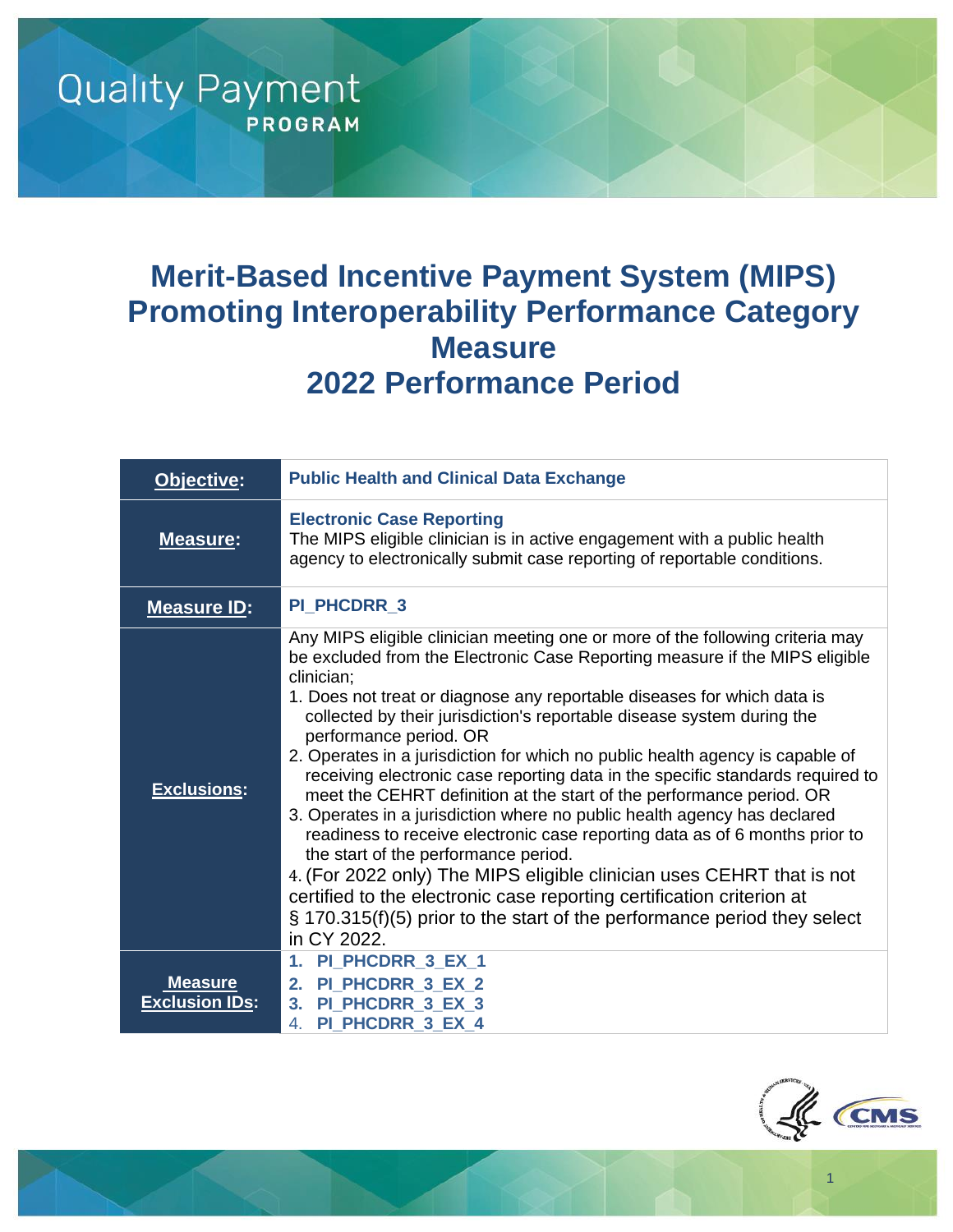# **Definition of Terms**

**Active engagement** – The MIPS eligible clinician is in the process of moving towards sending "production data" to a public health agency or clinical data registry, or is sending production data to a public health agency (PHA) or clinical data registry (CDR).

Active engagement may be demonstrated in one of the following ways:

- **Option 1 – Completed Registration to Submit Data**: The MIPS eligible clinician registered to submit data with the PHA or, where applicable, the CDR to which the information is being submitted; registration was completed within 60 days after the start of the performance period; and the MIPS eligible clinician is awaiting an invitation from the PHA or CDR to begin testing and validation. This option allows MIPS eligible clinicians to meet the measure when the PHA or the CDR has limited resources to initiate the testing and validation process. MIPS eligible clinicians that have registered in previous years do not need to submit an additional registration to meet this requirement for each performance period.
- **Option 2 – Testing and Validation**: The MIPS eligible clinician is in the process of testing and validation of the electronic submission of data. MIPS eligible clinicians must respond to requests from the PHA or, where applicable, the CDR within 30 days; failure to respond twice within a performance period would result in that MIPS eligible clinician not meeting the measure.
- **Option 3 – Production**: The MIPS eligible clinician has completed testing and validation of the electronic submission and is electronically submitting production data to the PHA or CDR.

**Production data** – Refers to data generated through clinical processes involving patient care, and it is used to distinguish between data and "test data" which may be submitted for the purposes of enrolling in and testing electronic data transfers.

# **Reporting Requirements**

## **YES/NO**

The MIPS eligible clinician must attest YES to being in active engagement with a PHA to electronically submit case reporting of reportable conditions.

# **Scoring Information**

- Required for Promoting Interoperability Performance Category Score: **Yes,**
- Measure Score: **10 points**
- Eligible for Bonus Score: **No**

**Note:** The following measures are included in the Public Health and Clinical Data Exchange objective: Immunization Registry Reporting (required), Electronic Case Reporting (required),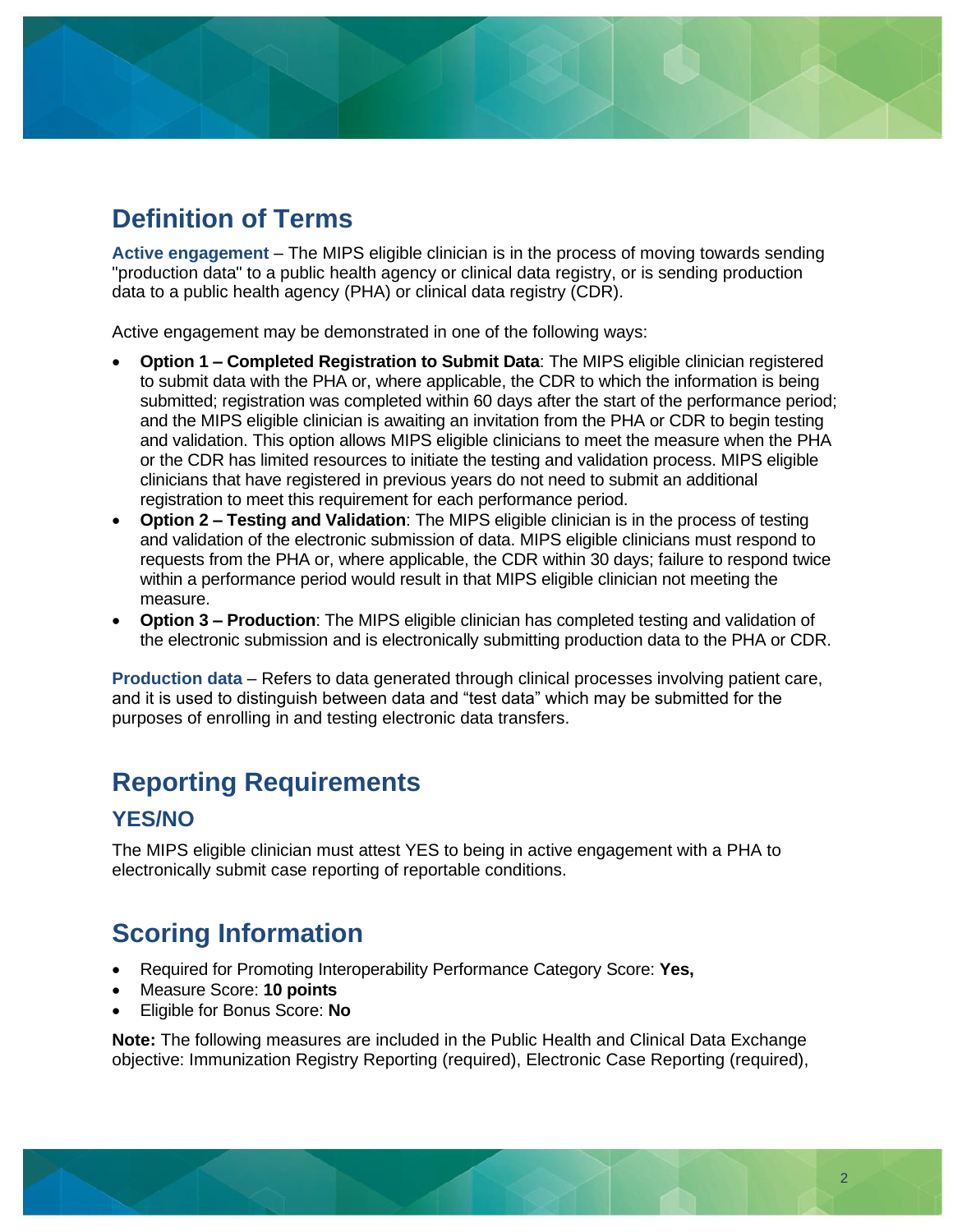

Public Health Registry Reporting (optional), Clinical Data Registry Reporting (optional), and Syndromic Surveillance Reporting (optional).

In order to earn a score greater than zero for the Promoting Interoperability performance category, MIPS eligible clinicians must:

- $\circ$  Complete the activities required by the Security Risk Analysis and High Priority Practices SAFER Guide<sup>1</sup>, submit their complete numerator and denominator or Yes/No data for all required measures, and attest to the Actions to limit or restrict compatibility or interoperability of CEHRT statement.
- o Failure to report at least a "1" in all required measures with a numerator or reporting a "No" for a Yes/No response measure (except for the SAFER Guides measure<sup>2</sup>) will result in a total score of 0 points for the Promoting Interoperability performance category.

## **Additional Information**

- In 2022, MIPS eligible clinicians may use certified technology meeting the existing 2015 Edition certification criteria, updated to the 2015 Edition Cures Update, or a combination of the two, to meet the CEHRT definition. (85 FR 84472)
- To learn more about the 2015 Edition Cures Update and the changes to 2015 Edition certification criteria finalized in the 21st Century Cures Act final rule (85 FR 25642), we encourage MIPS eligible clinicians to visit https://www.healthit.gov/curesrule/final-rulepolicy/2015-edition-cures-update.
- To check whether a health IT product has been certified to criteria updated for the 2015 Edition Cures Update, visit the Certified Health IT Product List (CHPL) at https://chpl.healthit.gov/.
- 2015 Edition or 2015 Edition Cures Update functionality must be used as needed for a measure action to count in the numerator during a performance period. However, in some situations the product may be deployed during the performance period, but pending certification. In such cases, the product must be certified to the 2015 Edition or the 2015 Edition Cures Update by the last day of the performance period.
- The measures under the Public Health and Clinical Data Exchange objective are reported using "yes or no" responses. The MIPS eligible clinician will receive the full 10 points for reporting two "yes" responses, or for submitting a "yes" for one measure and claiming an exclusion for another. If there are no "yes" responses and two exclusions are claimed, the 10 points will be redistributed to the Provide Patients Electronic Access to Their Health Information measure.

<sup>&</sup>lt;sup>1</sup> The SAFER, or Safety Assurance Factors for EHR Resilience, Guides measure was added in the CY 2022 Physician Fee Schedule Final Rule but will not affect Promoting Interoperability performance category participants' scores in 2022.

<sup>2</sup> In 2022, eligible clinicians will be required to submit one "yes/no" attestation statement for completing an annual self-assessment of the High Priority Practices SAFER Guide, but the "yes" or "no" attestation response will not affect the Promoting Interoperability performance category score.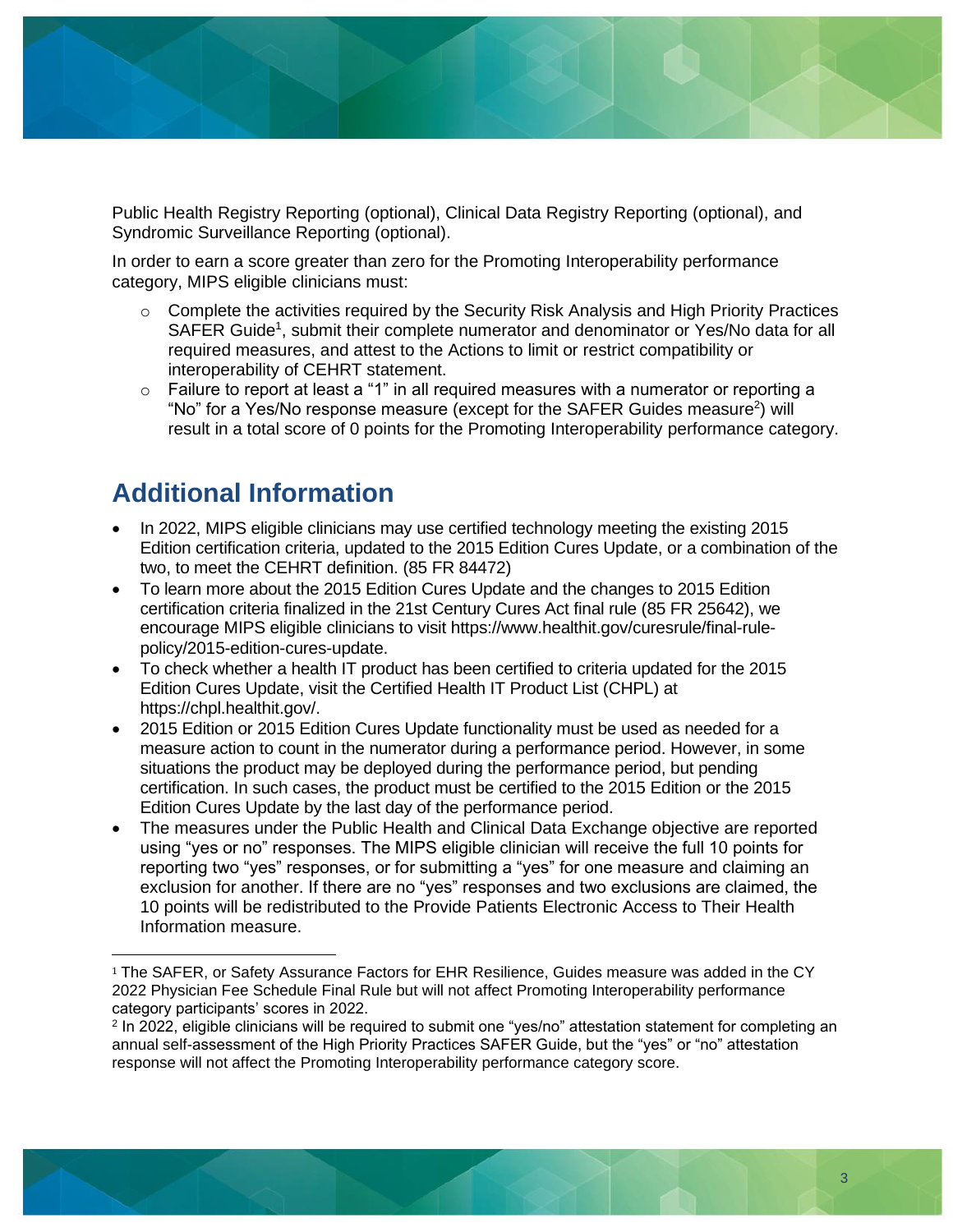

- Reporting on more than one of the three optional measures for this objective will not result in more than 5 bonus points.
- The definition of jurisdiction is general, and the scope may be local, state, regional or at the national level. The definition will be dependent on the type of registry to which the provider is reporting. A registry that is ''borderless'' would be considered a registry at the national level and would be included for purposes of this measure.
- MIPS eligible clinicians who have previously registered, tested, or begun ongoing submission of data to a registry do not need to "restart" the process.
- MIPS eligible clinicians may claim the exclusions if they are reporting as a group. However, the group must meet the requirements of the exclusion as a group.
- If registries have not declared, six months before the start of the performance period, whether the registry they are offering will be ready on January 1 of the upcoming year for use by providers seeking to meet performance periods in that upcoming year, MIPS eligible clinicians can claim an exclusion (83 FR 59815).
- A Certified Health IT Developer may certify to 45 CFR 170.315(f)(5) by providing documentation of electronic case reporting implementation using the eCR Now FHIR application implementation guide to its ONC-Authorized Certification Body. For further information see: [https://www.healthit.gov/test-method/transmission-public-health-agencies](https://www.healthit.gov/test-method/transmission-public-health-agencies-electronic-case-reporting)[electronic-case-reporting.](https://www.healthit.gov/test-method/transmission-public-health-agencies-electronic-case-reporting)
- When MIPS eligible clinicians choose to report as a group, data should be aggregated for all MIPS eligible clinicians under one Taxpayer Identification Number (TIN). This includes those MIPS eligible clinicians who may qualify for reweighting through an approved Promoting Interoperability hardship exception, hospital or ASC-based status, or in a specialty which is not required to report data to the Promoting Interoperability performance category.

# **Regulatory References**

- For further discussion, please see the Medicare Access and CHIP Reauthorization Act of 2015 (MACRA) final rule: [81 FR 77229.](https://www.federalregister.gov/d/2016-25240/p-2852)
- For additional discussion, please see the 2018 Physician Fee Schedule final rule Quality Payment Program final rule: [83 FR 59790.](https://www.federalregister.gov/d/2018-24170/p-3203)
- In order to meet this measure, a MIPS eligible clinician must use technology certified to the criteria at 45 CFR 170.315 (f)(5).
- For more information please see the 2022 Physician Fee Schedule final rule 86 FR 65471 through 65473.

# **Certification Criteria**

Below are the corresponding certification criteria for electronic health record technology that support this measure.